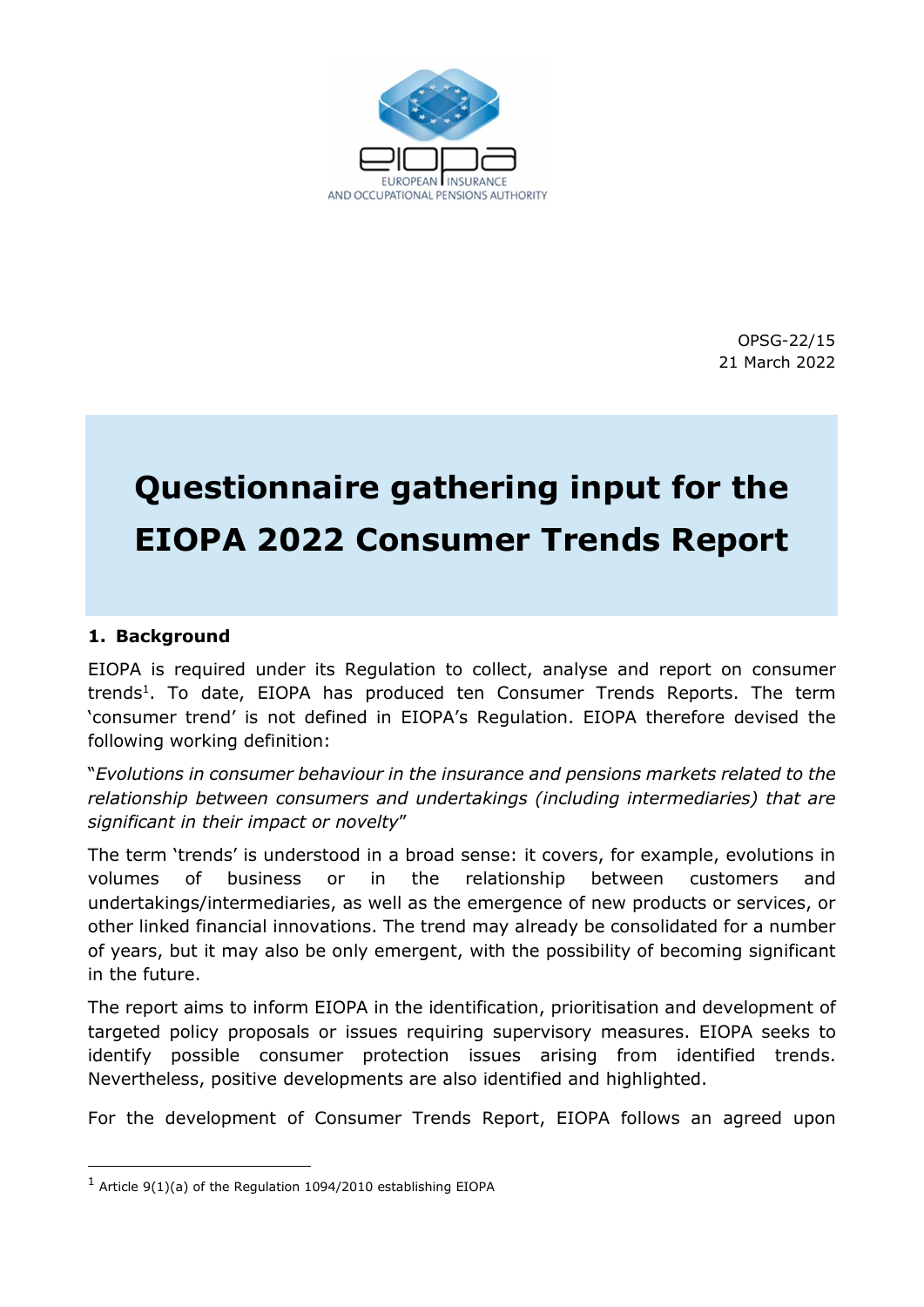

methodology, which includes collecting inputs from stakeholders.

# 2. Questions

Like in the past years, EIOPA would like to collect informal input from stakeholders to complement the other sources of information available for the Consumer Trends Report. In addition to your experience as stakeholders, it would be very useful if you could attach or provide the links to any relevant sources of information to complement your feedback. You are also encouraged to refer to specific examples they may have observed at national or European level.

The deadline to provide input is **Friday 20 May 2022**.

## 2.1. Top 3 risks and positive developments observed in the market

#### 2.1.1.Top 3 Consumer Protection Issues

Kindly highlight what are the most concerning consumer protection issues. The information on product specific initiatives will be requested in section 3 of the questionnaire.

Note: The wording 'first', 'second', and 'third', is not meant to rank the top 3 issues.

## Consumer Protection Issue 1

#### Germany: run-off of Allianz Pensionskasse

Very surprisingly in October 2020 Allianz announced that its "Pensionskasse" will go into run-off from 2022 on. It is the second biggest "Pensionskasse" in Germany with more than 838.000 future beneficiaries and more than 27.500 current beneficiaries (balance sheet: 12,8 bn Euro) in 2018. The main raison for this decision is the ongoing low interest rate phase and the problem of guarantees given. This step can only be interpreted that general change from IORPs to insurance based pension products ("direct insurances") within occupational pension schemes will even be accelerated from January 2022 on.

#### Consumer Protection Issue 2

Consumer Protection Issue 3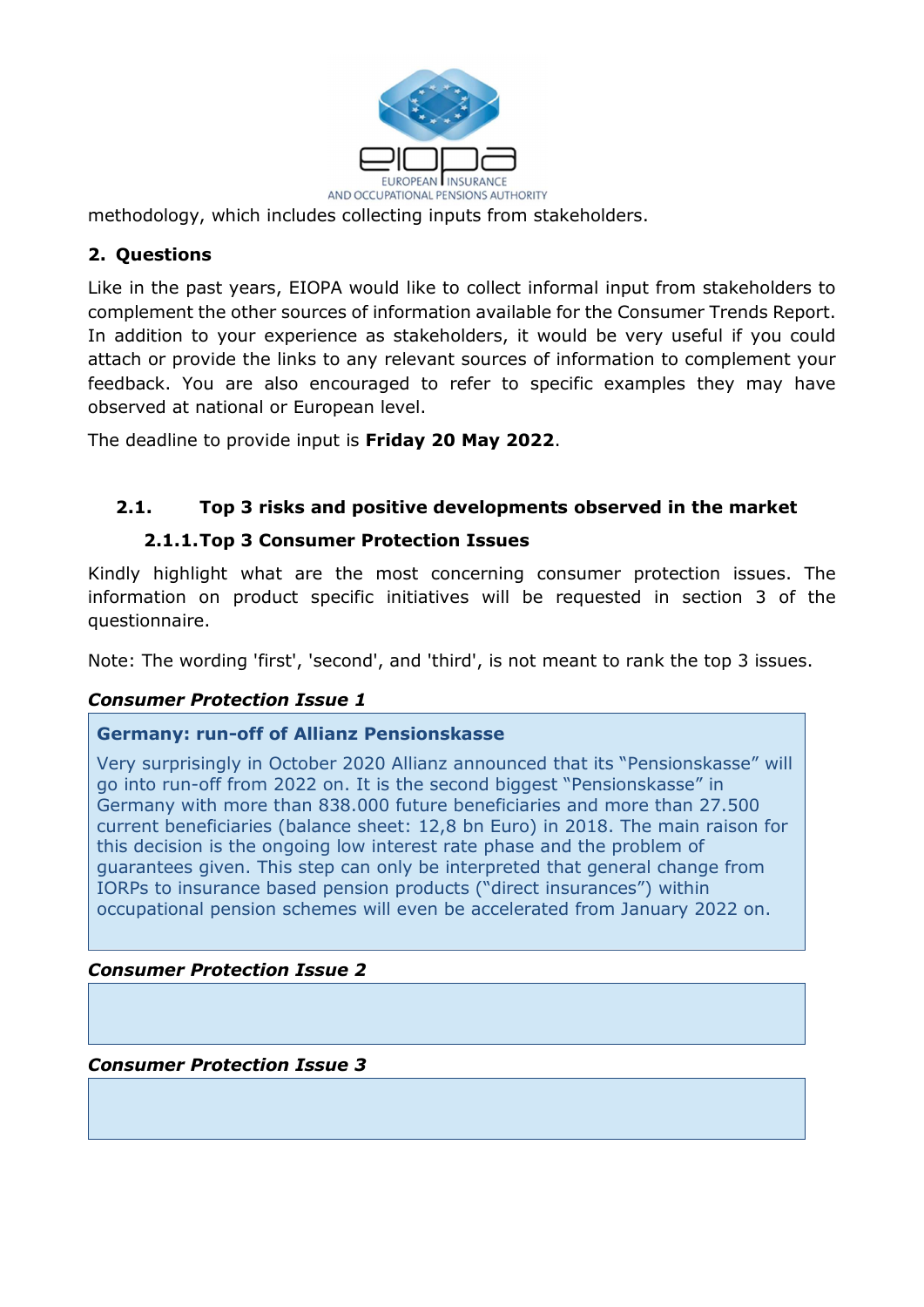

## 2.1.2.Top 3 Initiatives Observed

Kindly provide information about the top 3 initiatives observed. These can be initiatives put in place by pension schemes to ensure the fair treatment of consumers. Initiatives referred to in this section should be focused on specific actions taken to guarantee the fair treatment of policyholders/members/savers in general.

Note: The wording 'first', 'second', and 'third', is not meant to rank the top 3 initiatives.

## Initiative 1

#### Germany: Riester pension product provider sentenced to "remedial action"

In April 2022 BdV (German Association of Insured) made a successful claim at a higher regional tribunal (second judicial instance of "Oberlandesgericht") against a life insurer related to non-transparent cost disclosures as well in the terms and conditions as in the key information documents of a Riester pension product. The tribunal clearly decided that the life insurer has to implement "remedial action" ("Folgenbeseitigungsanspruch") for the concerned policyholders. The life insurer has to inform the policyholders that the clauses were non-transparent and that the policyholders may take action for possible reimbursements. Additionally the life insurer has to proof if asked that it actually informed the policyholders.

## Initiative 2

#### Initiative 3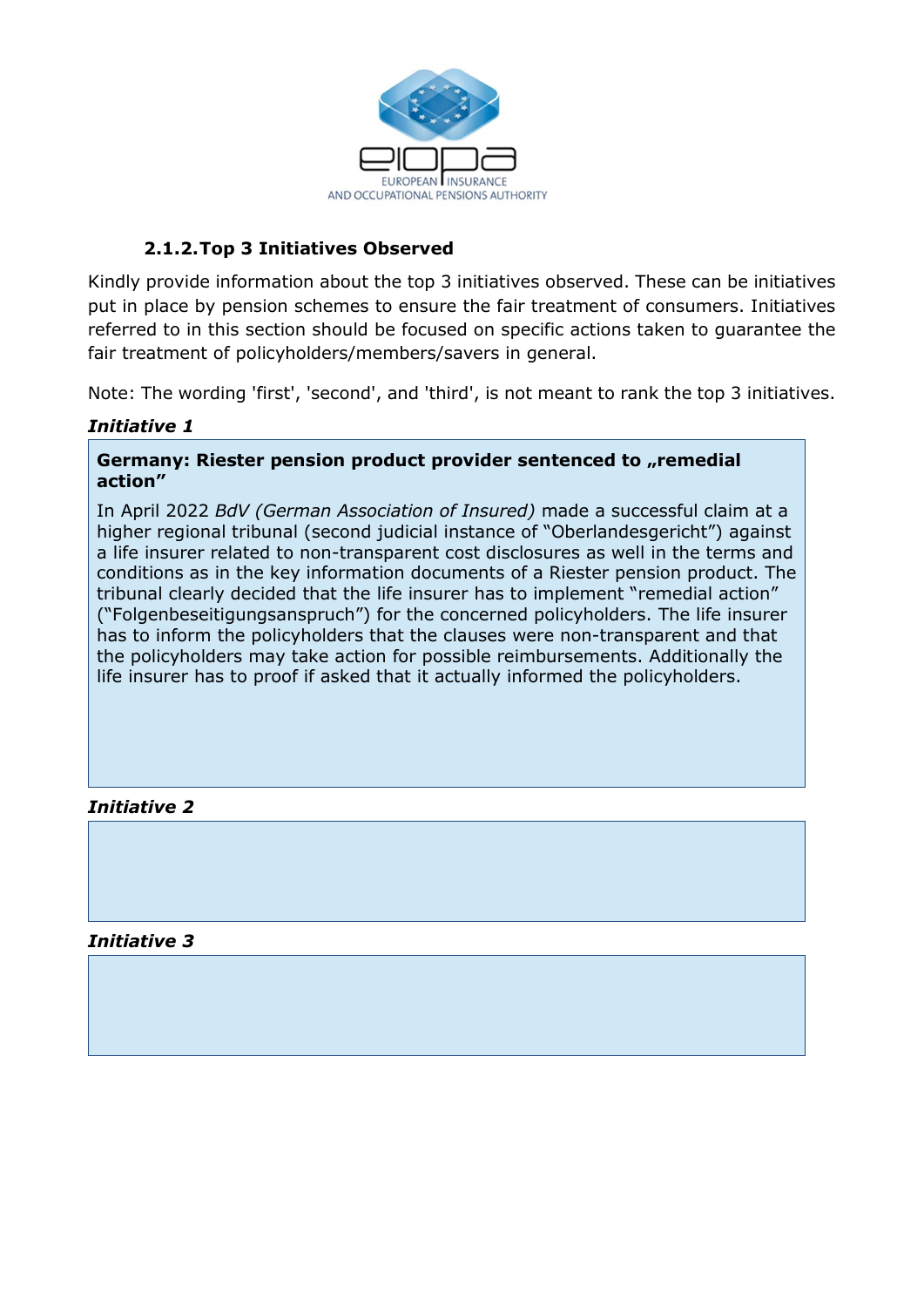

## 2.2. Product related trends

You are invited to explain how the members in occupational pension schemes and demand and/or offer personal pension plans and products has increased/decreased/remained unchanged, during 2021. Please, where relevant, refer to any possible financial innovations, market developments, and/or changes in market practices, as well as any possible consumer protection issues arising from such developments.

|                             | Developments in demand / offer / financial<br>innovations / market environment / market<br>practices/ consumer protection                                                                                                                                                                                                                                                                                                                                                                                                                 |
|-----------------------------|-------------------------------------------------------------------------------------------------------------------------------------------------------------------------------------------------------------------------------------------------------------------------------------------------------------------------------------------------------------------------------------------------------------------------------------------------------------------------------------------------------------------------------------------|
| <b>Occupational pension</b> | <b>Germany:</b>                                                                                                                                                                                                                                                                                                                                                                                                                                                                                                                           |
| schemes overall             | Following to BaFin's latest Annual Report 2021<br>(published in May 2022) in Germany by 31 December<br>2021 there were 132 "Pensionskassen" (four with no<br>business activity at all) and 35 "Pensionsfonds". The<br>total GWP of "Pensionskassen" decreased from 6,9 bn<br>Euro (in 2020) to 6,6 bn Euro (in 2021) and the total<br>GWP of Pensionsfonds decreased from 7,4 bn Euro<br>(in 2020) to 5,6 bn Euro (in 2021). The net return of<br>assets of "Pensionskassen" increased slightly from<br>3,4% (in 2020) to 3,6% (in 2021). |
|                             | As in the year before 40 "Pensionskassen" were<br>under "intentified supervision" by the NCA at the end<br>of 2021. By the end of December 2021 there were<br>three "Pensionskassen", which were not able to fulfil<br>the solvency capital requirements.                                                                                                                                                                                                                                                                                 |
|                             | Based on an obligatory forecast for the four next<br>years made by "Pensionskassen", nevertheless the<br>NCA clearly states that their ongoing return of assets<br>will decrease more quickly than the average interest<br>rate being used for the long-term calculation of the<br>capital reserves. In consequence "Pensionskassen"<br>will have to ask either their sponsors or their<br>shareholders for more support in order to build up<br>additional capital reserves.                                                             |
|                             |                                                                                                                                                                                                                                                                                                                                                                                                                                                                                                                                           |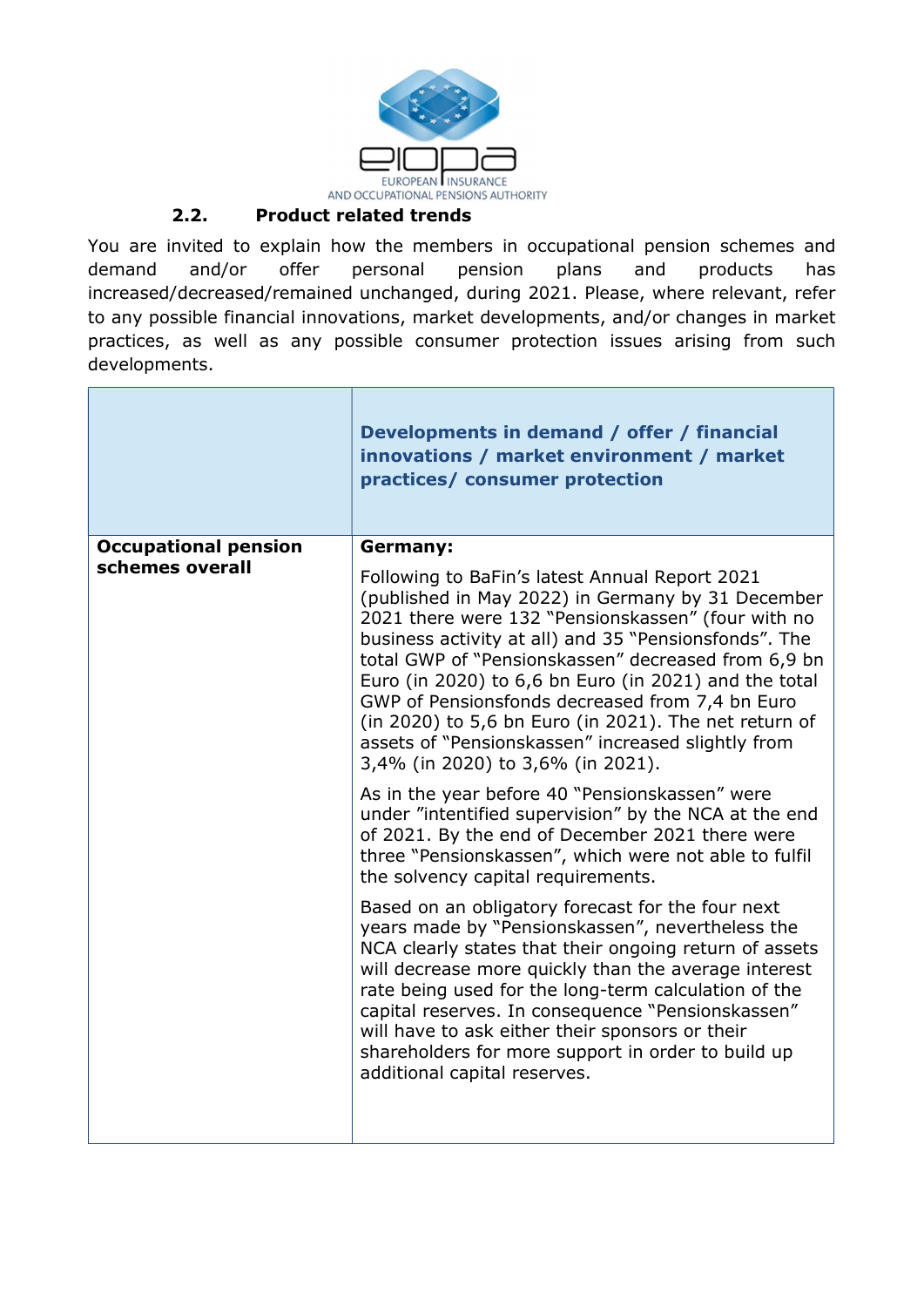

| AND OCCUPATIONAL PENSIONS AUTHORITY |                                                                                                                                                                                                                                                                                                                                                                                                                                                                                                                                                                                                                                                                                                                                                                            |
|-------------------------------------|----------------------------------------------------------------------------------------------------------------------------------------------------------------------------------------------------------------------------------------------------------------------------------------------------------------------------------------------------------------------------------------------------------------------------------------------------------------------------------------------------------------------------------------------------------------------------------------------------------------------------------------------------------------------------------------------------------------------------------------------------------------------------|
| Occupational pension                | Germany:                                                                                                                                                                                                                                                                                                                                                                                                                                                                                                                                                                                                                                                                                                                                                                   |
| schemes (Defined Benefits)          | With regard to "Pensionsfonds" the new Annual<br>Report of BaFin on 2021 states that there is a slight<br>increase of current and future beneficiaries (from<br>1.185m in 2020 to 1.233m in 2021). Out of these<br>total figures there are about 840.000 future<br>beneficiaries, and out of these future beneficiaries<br>only about 106.000 are part of a DB scheme (having<br>increased by about 10% in one year).                                                                                                                                                                                                                                                                                                                                                      |
| Occupational pension                | Germany:                                                                                                                                                                                                                                                                                                                                                                                                                                                                                                                                                                                                                                                                                                                                                                   |
| schemes (Defined<br>Contributions)  | The so-called "Pure DC" ("Reine Beitragszusage")<br>was established by the legislator from 2018 on. But<br>up to now no single project was actually<br>implemented. One of the reasons for this failure may<br>be the obligation that a "pure DC pension scheme"<br>can only be realized by collective agreements<br>between employers and trade unions. Single<br>employers not belonging to any industry or service<br>business association are not included.<br>That is why the coalition treaty of the so-called<br>"traffic light" coalition in Berlin since November 2021<br>included a possible reform of this law by allowing<br>exceptions from this general rule, but until now no<br>draft legislative act has been presented by the new<br>Federal Government. |
| <b>PPP overall</b>                  | Germany:                                                                                                                                                                                                                                                                                                                                                                                                                                                                                                                                                                                                                                                                                                                                                                   |
|                                     | Following to the figures of GDV in 2020 there was an<br>overall slight decrease of new business of pension<br>contracts (about 2,1 million contracts representing<br>minus 3,7% compared to 2019), with only unit-linked<br>products increasing, but representing a market share<br>of just 6,8%. Nevertheless the proportion of pension<br>products in the entire life insurance markets continue<br>to grow slowly but constantly (in 2020: 55,7%; in<br>2010: 38,9%).                                                                                                                                                                                                                                                                                                   |
|                                     | The new business of Riester-Pensions (mainly for<br>employees) decreased by 5,5%, but the one of<br>Rürup-Pensions (mainly for self-employed workers)<br>slightly increased by 1,7%, both in 2020.                                                                                                                                                                                                                                                                                                                                                                                                                                                                                                                                                                         |
|                                     | Quite obviously there is a strong need for<br>fundamental reform of the Riester-Pension scheme,                                                                                                                                                                                                                                                                                                                                                                                                                                                                                                                                                                                                                                                                            |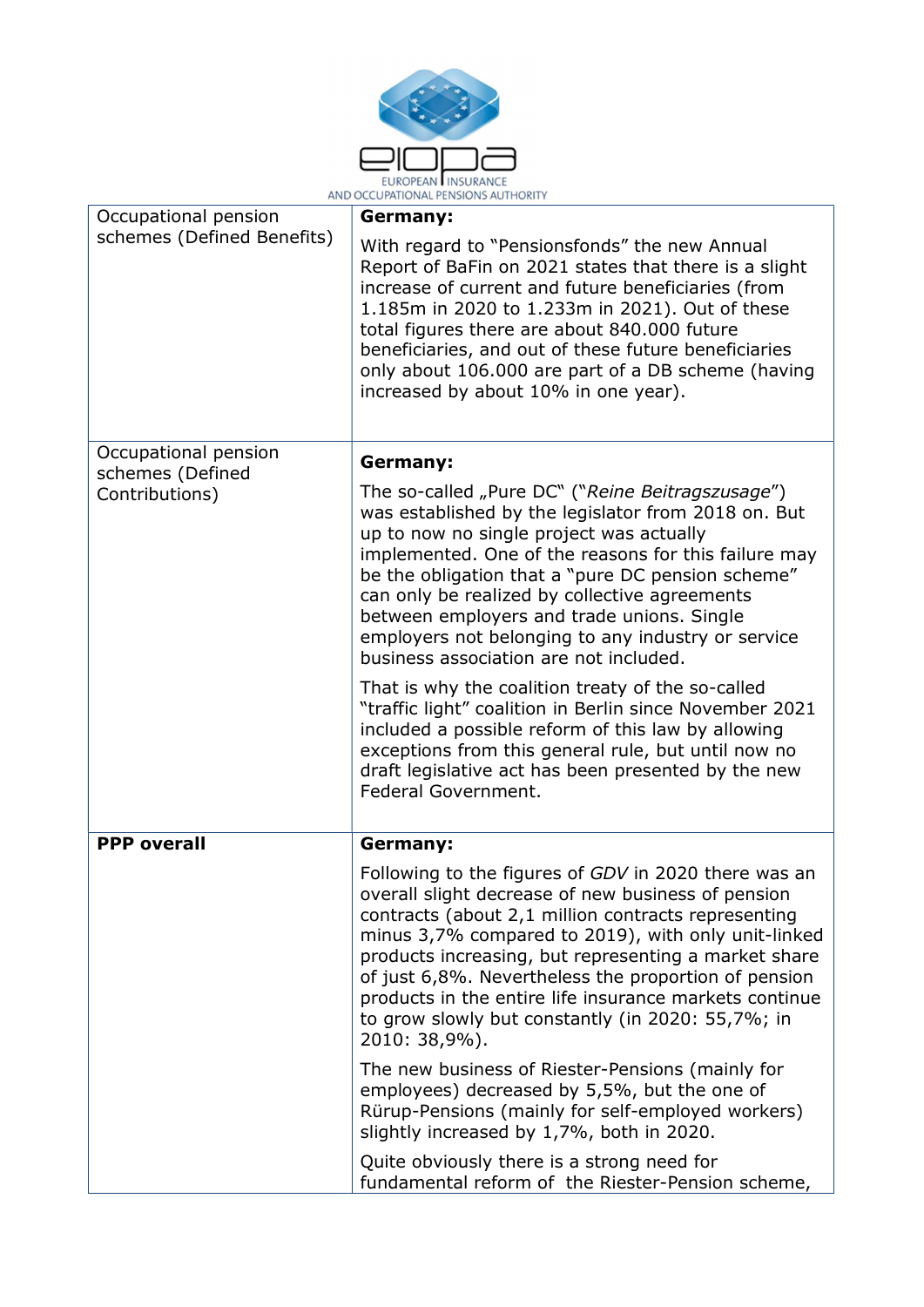

| AND OCCUPATIONAL PENSIONS AUTHORITY |                                                                                                                                                                                                                                                                                   |
|-------------------------------------|-----------------------------------------------------------------------------------------------------------------------------------------------------------------------------------------------------------------------------------------------------------------------------------|
|                                     | as the total number of concluded contracts stagnates<br>at a bit more than 10 million insurance contracts<br>since 2010. The total number of Rürup-pension<br>contracts increased constantly from 1,2 million<br>contracts in 2010 up to nearly 2,4 million contracts in<br>2020. |
|                                     | Source: GDV - Deutsche Lebensversicherung in<br>Zahlen 2021, S. 10-18.                                                                                                                                                                                                            |

# 2.3. Focus topics

In addition, you are invited to provide input on the following focus topics:

## 2.3.1.PensionTech: digitalisation in the pension sector

New technologies can improve retirement outcomes for pension fund members. Low pension coverage and insufficient pension savings, especially in voluntary private pension systems, are among key concerns in many jurisdictions. Considering that emerging FinTech applications attract in particular the attention of younger generations (millennials) and other digital natives, the use of new technologies may contribute to greater adoption of digital solutions to plan and manage financial resources.

Q1: In your market(s) have you observed evidence of PensionTech? If so, please indicate below which advantages (e.g. ease of communication between scheme and members) or disadvantages (e.g. data privacy concerns) PensionTech is bringing.

## Germany:

The Leipzig based initiative NEW PLAYERS NETWORK (in cooperation with University of Leipzig) publishes an annual report on insurtechs in Germany. In its latest report, published in May 2021, there were included more than 180 insurtechs (from offering only technical support to actual brokers):

Website: https://newplayersnetwork.jetzt/insurtech-ubersicht/

It is quite obvious that life insurances and pension products still only have a minor importance in the range of products being offered. But this does not imply that big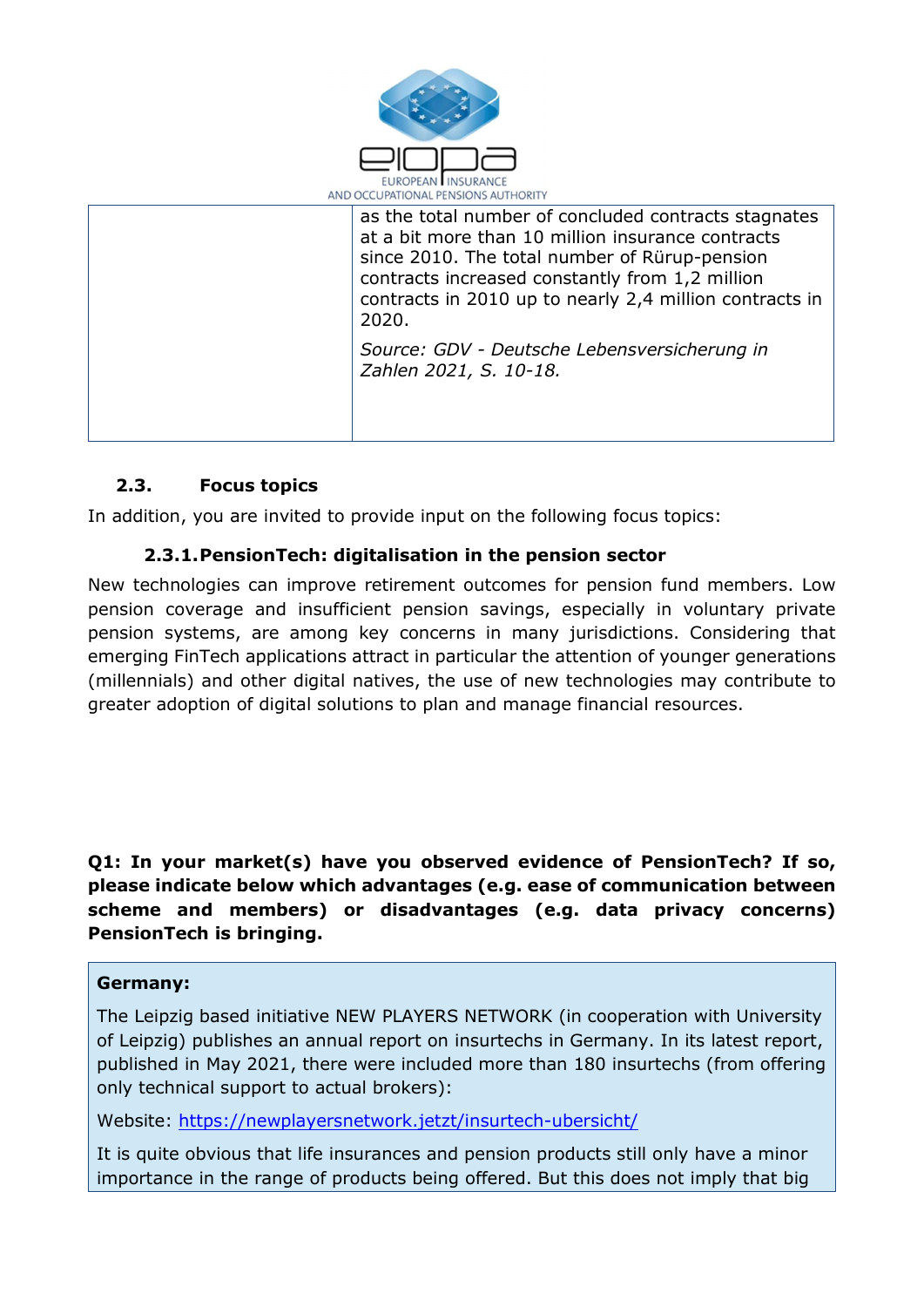

insurance companies try to offer even pension products only by using online distribution channels in order to get in touch with that part of the possible customers who are highly biased towards digital media. Allianz with its pension product Allvest is an exemplary case for this business model:

Website: https://www.allvest.de/de/av/home

This is all the more contradictory to the generalized attitude of the insurance industry at least in Germany not to offer PEPP as a new possibly standardized and digitalized pension product.

## Q2: If there are pension tracking systems or pension dashboards (see definition below) available in your market(s), what are the benefits that you have observed for consumers?

#### Germany:

l.

For a general evaluation of second and third pillars of retirement provision in Germany the most comprehensive documents are the special reports published by the Federal Ministry of Labour and Social Affairs ("Alterssicherungsbericht", latest published in November 2020) every four years:

https://www.bmas.de/DE/Service/Presse/Pressemitteilungen/2020/altersicherungsb ericht-rentenbericht-2020.html

In fact these special reports can already be considered as a kind of Pension Dashboard which shall be established by every EU member state (cf. EIOPA Advice on Pensions Dashboard of 01 December 2021). Up to now the benefits of these reports are mainly for researchers and less for consumers. There should be published shortened versions in order to be read by a wider public.

Q3: If there are no pension tracking systems or pension dashboards (see definition below) available in your market(s), are you aware of any plans to implement such initiatives in the future? Can you please briefly describe such plans?

#### Germany:

In February 2021 the national law of pension tracking system ("Gesetz Digitale Rentenübersicht") was published in the Federal Official Journal (Bundesgesetzblatt, Teil I, Nr. 6 vom 17. Februar 2021). The regulation of the composition of the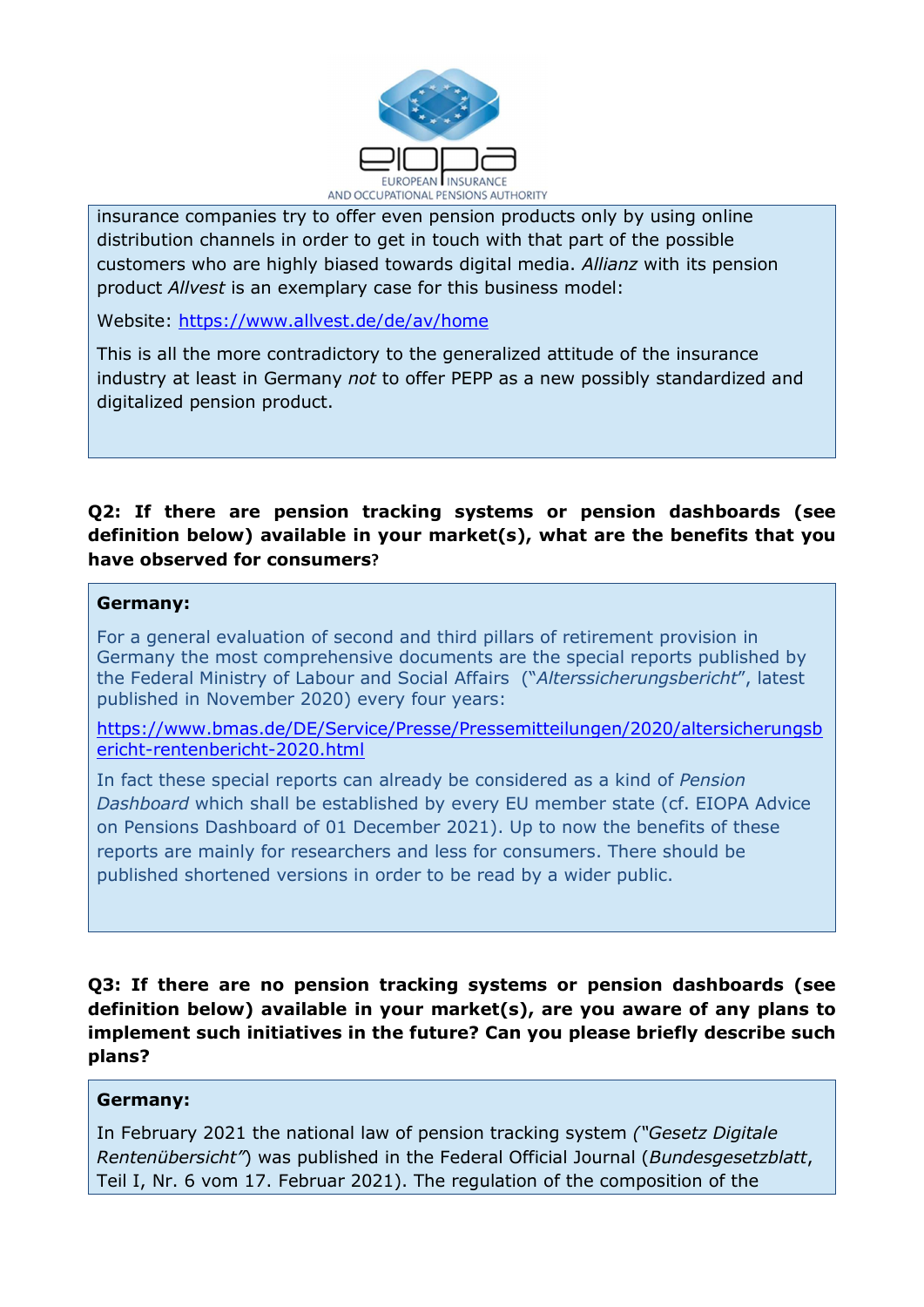

"Steering Committee" ("Steuerungsgremium") was published in June 2021 (including representatives of the State Pension Administration, of insurers, of IORPs and of consumers). Only after a period of testing of at least two years the pension tracking system will be implemented definitely. In its comments on the draft legislative act BdV criticized the strong focus on pensions excluding non-insurance related vehicles of private retirement provision.

BdV-comments of 14 August 2020:

https://www.bundderversicherten.de/presse-undoeffentlichkeitsarbeit/pressemitteilungen/falsches-signal-digitale-rentenuebersichtprivilegiert-lebensversicherung

# Q4: In relation to PensionTech innovations, which is the role of supervisor in your view? Which actions/tools should be undertaken/implemented to promote the use of technological innovation in pension?

## Germany:

l.

Especially with regard to mandatory pre-contractual information duties following to IORPs II directive, the PRIIPs KID regulation and to the IDD directive (past performances, performance scenarios, cost disclosures etc.) there is a strong need for alignment between occupational and private pensions for reasons of understandability and comparability by customers which supervisory authorities on EU and national level should urge (cf. EIOPA Report on the application of the Insurance Distribution Directive, published on 06 January 2022, Chapter 2.4: Overlapping Information Requirements in EU Legislation, p. 43/44).

Cf. our article of July 2021 on "Connecting EU regulations for transparent IORPs cost disclosures" (BdV-Blog):

https://www.bdv-blog.de/bdv-in-europa/connecting-eu-regulations-for-transparentiorps-cost-disclosures.html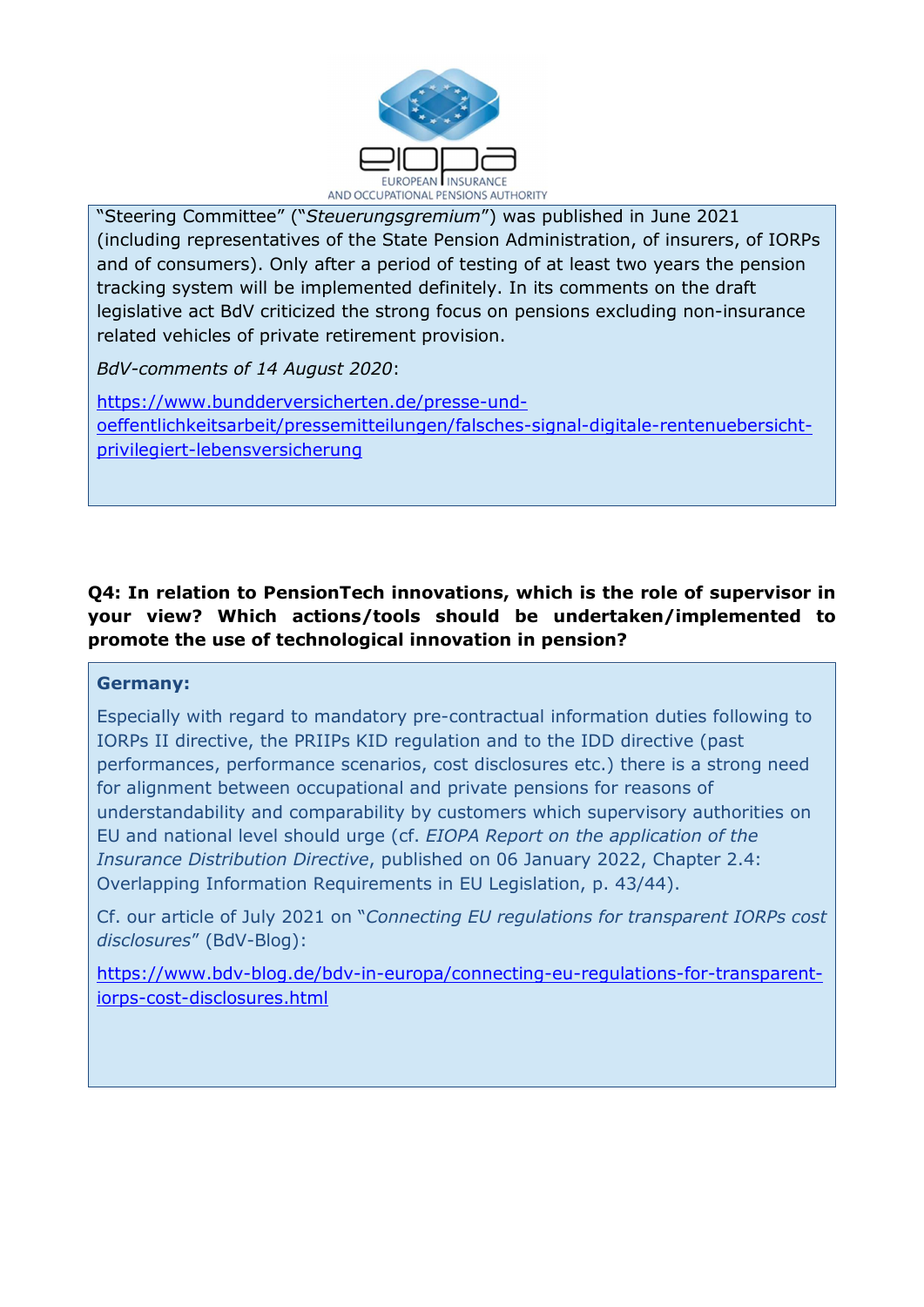

#### DEFINITIONS:

- Pension Tracking Systems are on-line tools that provide citizens with an overview of their future retirement income, based on their entitlements from all pension sources to which they contribute.
- A pension dashboard constitutes a "macro" tool to enhance the monitoring of adequacy and sustainability of pension systems.

## 2.3.2.Conflicts of interests

## Conflicts of interests when IORP delegates administration or investments to an external entity

When the administration of the IORP or the investment management are outsourced to an external entity, be it a managing company that runs the IORP, or when the investment activities are outsourced to investment advisor or external asset manager, conflicts of interest might occur. How is the due diligence "check" when selecting an internal provider carried out by the IORP? Which internal monitoring processes are in place to address the potential conflict of interests?

Q1: In your market(s), have you observed evidence of conflicts of interests due to IORPs outsourcing activities (e.g. outsourcing of key IORP functions to the sponsor)? How frequent are these? Please explain below what kind of conflicts of interests you have observed.

Q2: In your experience what are the most effective mitigating actions to manage conflict of interests? Which internal monitoring processes are in place to address the potential conflict of interests? Can you provide some examples observed in your market(s)?